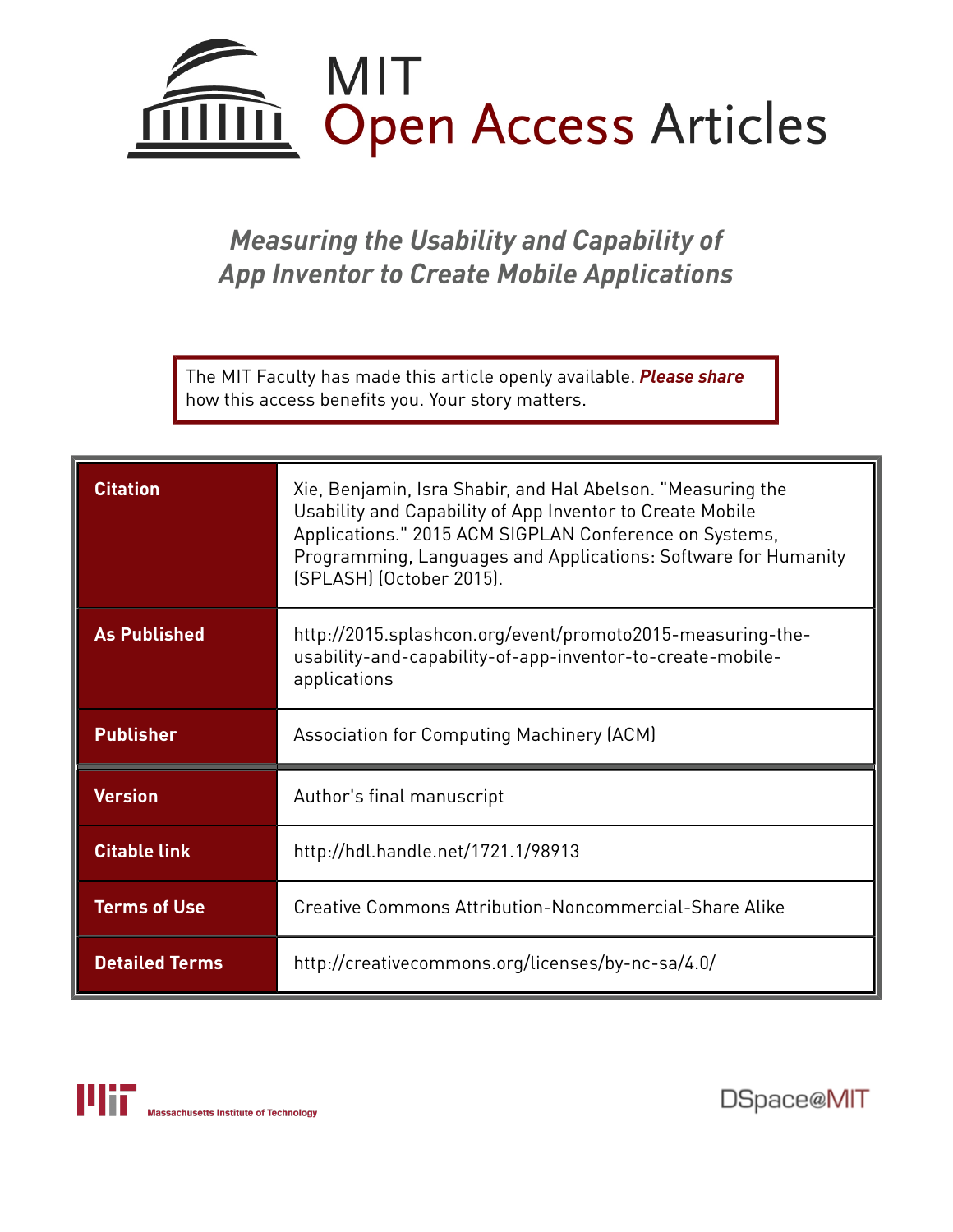# Measuring the Usability and Capability of App Inventor to Create Mobile Applications

Benjamin Xie Isra Shabir Hal Abelson

Department of Electrical Engineering and Computer Science Massachusetts Institute of Technology Cambridge, MA 02139, USA {bxie, ishabir, hal} @mit.edu

# Abstract

MIT App Inventor is a web service that enables users with little to no previous programming experience to create mobile applications using a visual blocks language. We analyze a sample of 5,228 random projects from the corpus of 9.7 million and group projects by functionality. We then use the number of unique blocks in projects as a metric to better understand the usability and realized capability of using App Inventor to implement specific functionalities. We introduce the notion of a usability score and our results indicate that introductory tutorials heavily influence the usability of App Inventor to implement particular functionalities. Our findings suggest that the sequential nature of App Inventor's learning resources results in users realizing only a portion of App Inventor's capabilities and propose improvements to these learning resources that are transferable to other programming environments and tools.

*Categories and Subject Descriptors* H.1.2 [*User/Machine Systems*]: Human factors

*Keywords* Mobile Computing, Computer Science Education, Quantitative Study, End-User Programming, Visual Languages

## 1. Introduction

MIT App Inventor is an environment that leverages a blocks-based visual programming language to enable people to create mobile apps for Android devices [1]. An App Inventor project consists of a set of components and a set of program blocks that enable the functionality of these components. Components include items visible on the phone screen (e.g. buttons, text boxes, images, drawing canvas) as well as non-visible items (e.g. camera, database, speech recognizer, GPS location sensor). The app is programmed using Blockly, a visual blocks-based programming framework [2]. Figure 1 shows the program blocks for an app to discourage texting while driving. When a text is received, a default message is sent back in response and the received text is read aloud.

There have been two main versions of App Inventor. App Inventor Classic (also known as App Inventor 1) was released in 2009 and ran its blocks editor in a separate Java application. In late 2013, App Inventor 2 (AI2) was released; the blocks editor now runs in a web browser. This research focuses on App Inventor 2 data [3].

App Inventor is taught to a broad audience, ranging from grade school to college students. Reports on courses taught depict App Inventor being used to create very diverse apps. These apps range from programs that discourage texting while driving, to apps that track school buses [4], to apps that organize community service cleanups [5]. The pattern we observe is that App Inventor enables "situated computing" [6]. This quarter-century old concept suggests that the convergence of computing, connectivity, and content



Figure 1. Blocks for an App Inventor 2 project that automatically respond to texts received with a predefined message and reads the received text aloud.

enables users to harness computing to bridge the gap between intentions and actions. App Inventor allows people to leverage their mobile devices and solve everyday problems they encounter.

App Inventor also has copious resources for self-learners, typically in the form of self-contained tutorials. A survey of 129,130 self-selected App Inventor users found that 73% of respondents used App Inventor at home, suggesting a significant portion of App Inventor users learn to use the service on their own and not in a formal learning environment. The App Inventor resources page includes 26 tutorials ranging from beginner level to advanced [7]. These tutorials involve creating an entire functioning app from start to finish. Each tutorial typically focuses on either introducing a new component (such as a canvas or GPS integration) or additional functionality for a previously introduced component.

To date, over 3.5 million users from 195 countries have created over 9.7 million apps with the MIT App Inventor service [1].

## 2. Objective

The goal of this paper is to evaluate the usability and capability of App Inventor to create apps of differing functionality by analyzing the apps created with App Inventor. We define usability as the ease of use of the App Inventor service to create an app. We define capability as the extent of App Inventor potential that is realized by users to implement certain functionality.

A guiding principle to the creation of a programming environment is the idea of a "low floor, high ceiling" [8]. That is, the environment must be usable enough such that beginners can easily create a basic yet functioning program (low floor), but also have extensible capabilities such that advanced users can also benefit (high ceiling). We are particularly interested in comparing the usability and capability of App Inventor for creating apps of differing functionality.

We analyze a random sample of projects and group them based on the types of components used in the app. We then look at both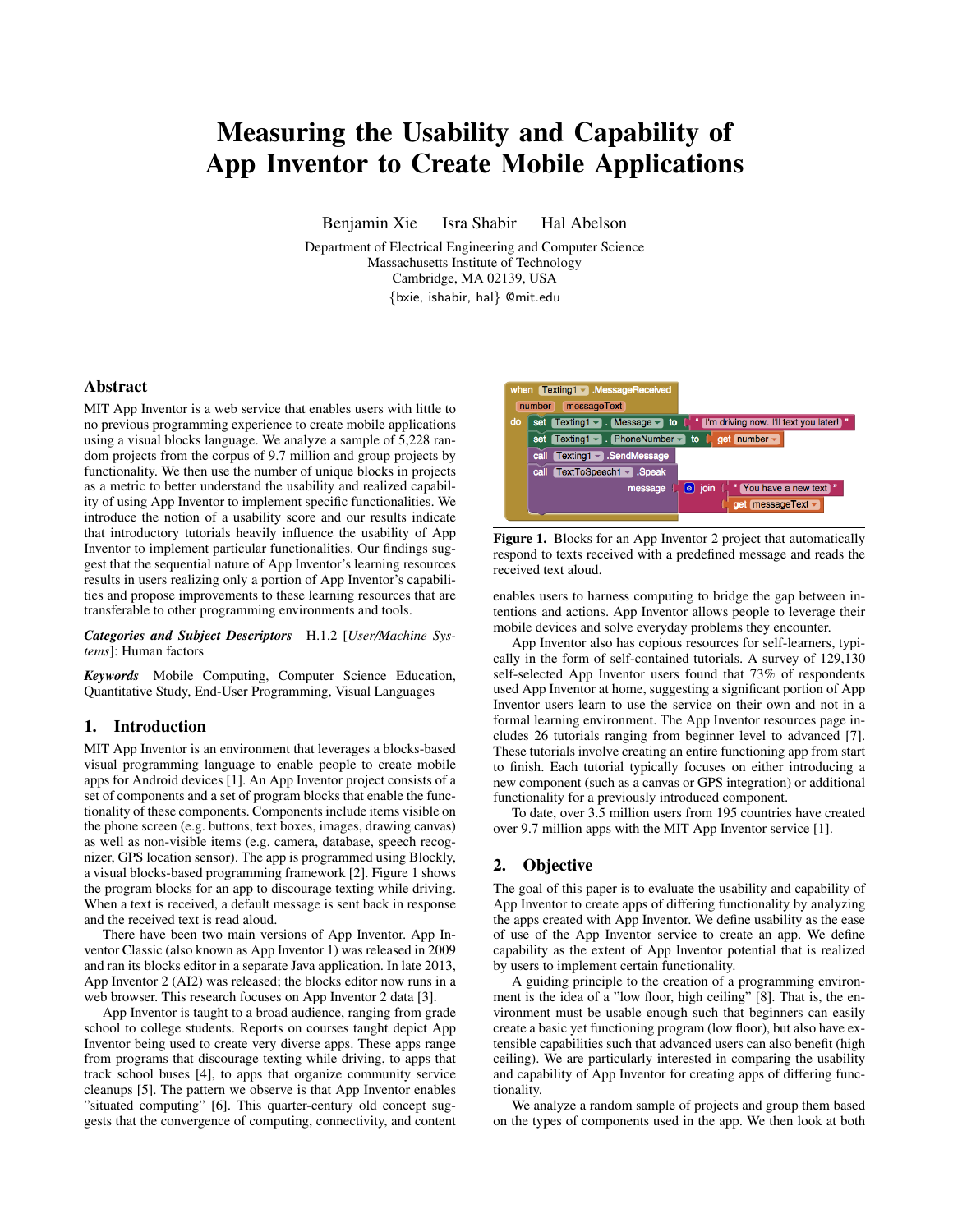the number of unique blocks in projects. We then evaluate how well suited the App Inventor environment is to creating apps with various functionalities.

In this paper, we explain our technical approach of extracting information from raw project data, filtering and grouping projects, and comparing the grouped projects given our metrics. We then discuss our findings in the context of the App Inventor service and its teaching resources.

# 3. Related Work

Prior to this work, analysis of App Inventor Classic data has been done by [9]. Some of the notable findings:

- Nearly 50% of users do not have a single block or component in any of their projects.
- 30% of all apps have no blocks and are therefore static and have no behavior.
- 51% of procedures are never called or only called once.

This data indicates that a large number of App Inventor Classic projects were never completed. It was suggested that a major contributing factor is the usability of the service. Whereas App Inventor 2 is a single-page web service, App Inventor Classic required the deployment of an external Java service to program the app. The high proportion of projects without blocks motivated the usability changes of the blocks in App Inventor 2.

An environment that leverages a blocks-based programming language very similar to App Inventor's is Scratch. Scratch enables users to create interactive stories, games, and animations [10]. One research study on Scratch examined trends in user participation in Scratch [11]. This study categorized the Scratch blocks into five categories (Loops, Booleans, Operator, Broadcasts, and Variables) to illustrate different programming concepts in Scratch. Projects were differentiated according to the number of blocks of each type they contained.

Another study on Scratch examined the progression of users' programming skills [12]. This quantitative analysis of elementary programming skills included measurements of "breadth," the range of different features people used, and "depth," the amount with which people used these features. Scratch's 120 different programming primitives were grouped into 17 categories and the total number of distinct categories of primitives in each project measured its breadth. The total number of primitives per animation measured a project's depth. Our metric of the total number of unique blocks in a project is similar to those used in this study.

An environment that enables users to develop mobile applications directly from their mobile devices is TouchDevelop. A field study of end-user programming on mobile devices was conducted with the objectives including measuring users' progress with developing TouchDevelop scripts [13]. Researchers found that 71.3% of users learned a few features about the environment initially and then stopped learning new features. To encourage more continuous learning, researchers suggested providing an adaptive tutoring system that recommends tutorials similar to the kind of script a user is developing and avoids tutorials that cover features users already know. As discussed later in the paper, our findings suggest that App Inventor may also have a similar situation where users tend to only learn a subset of features available to them.

## 4. Technical Approach

We extracted features from a random sampling of App Inventor 2 projects. We grouped projects based on their functionality by considering the components they contain. We then measured the total number of unique blocks (NOUB) in the projects to determine the intricacy they exhibit. Finally, we examined the distribution of the NOUB in each group to answer our research question.

#### 4.1 Data Source

Our source data is 5,228 App Inventor 2 projects selected at random from the total corpus of 8.3 million projects. We used Pandas, a Python data analysis library, for our data processing [14]. Of the 5,228 projects sampled:

- At least 16.4% (859 projects) are recreations of App Inventor tutorials. These recreations of the step-by-step tutorials were identified by matching project names. We considered only the 26 tutorials from the MIT App Inventor website, although many other tutorials made by other groups and individuals exist [15][16]. Projects that are recreations of the tutorials found on the MIT App Inventor website are filtered out of our dataset.
- 21% (1,107 projects) are *certainly static*; that is, they are guaranteed to be apps that have no behavior and never change state. If a project has no components, then there is nothing the user can interact with or for the app to do, so the project must be static. For an app to be interactive and have behavior, in addition to at least one component, it must also have at least two blocks: One to handle an event and one to respond to that event. Figure 2 shows an example of a simple action from two blocks. No functionality can occur with fewer than two blocks. We say an app is certainly static if it either has no components or has fewer than two blocks.



Figure 2. The simplest app behavior requires at least two blocks: An event handler and a resulting action. Here, a sound is played when a button is pressed.

We choose to filter out the certainly static projects as well as projects that are recreations of tutorials, so our analysis was run over the remaining 3,289 projects. While we can guarantee that the removed projects are static, we cannot guarantee the remaining projects have behavior, as their blocks may not be connected in a manner that allows for any behavior. Further improvements to filtering apps are discussed in the conclusion. For the purpose of analysis, we assume the remaining 3,289 projects have behavior and are not recreations of tutorials.

#### 4.2 Feature Extraction

We focus primarily on quantitative features for our analysis, particularly the number of each type of component in a project, and the number of each type of block. This information exists in the source code of the projects.

Features Extracted from Projects:

- Project Name
- Username (anonymized)
- Number of Components by Type
- Number of Blocks by Type

## 4.3 Grouping Projects

We use the components within a project to group them by functionality. The palette in App Inventor organizes components by functionality, or behavior, and places each group in its own "drawer" (Figure 3). Because the palette neatly organizes components by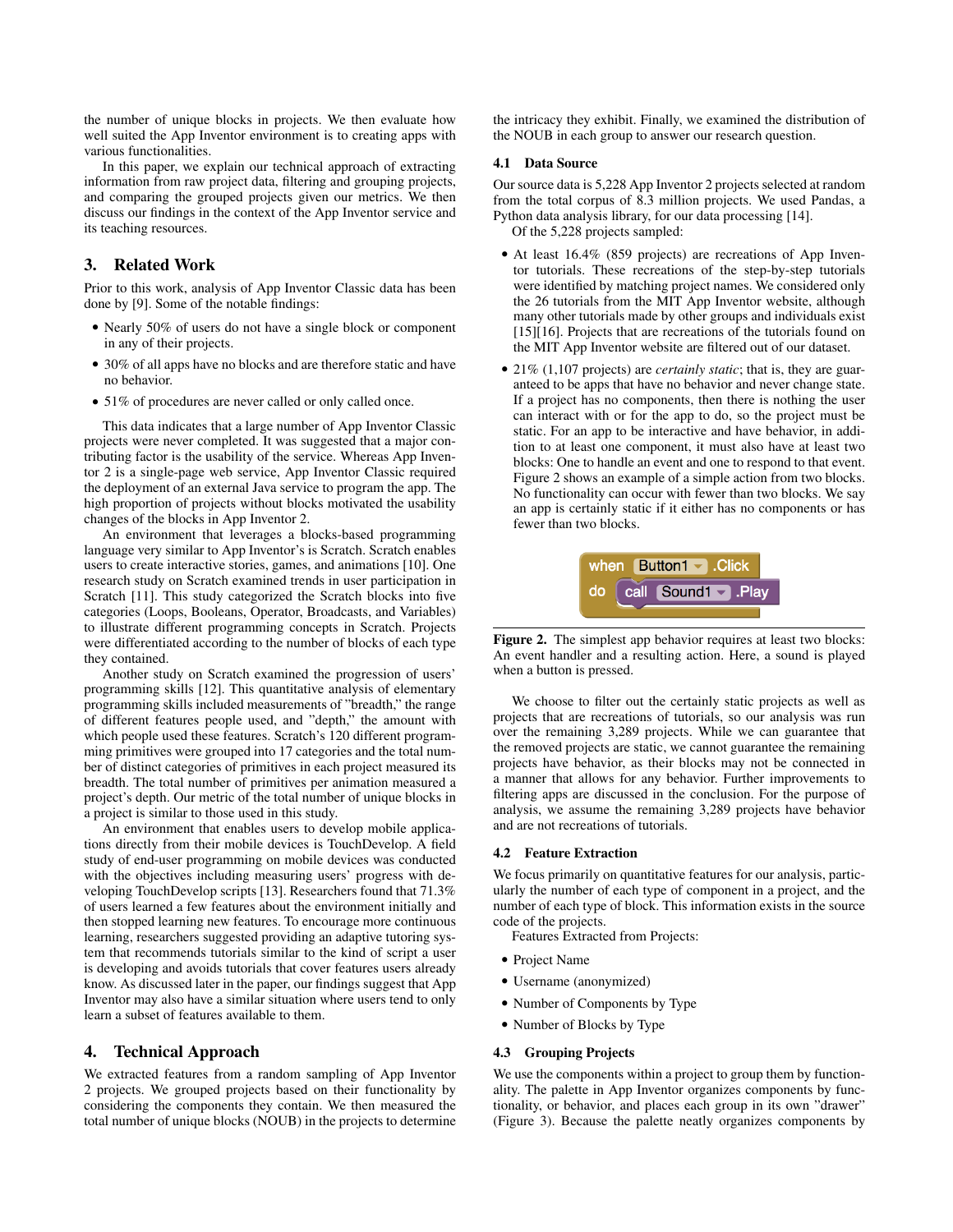functionality into categories , we use it to define our groups. If an app has components from multiple palette drawers, it may be categorized in multiple groups, as explained later in this section.

| <b>Palette</b>               |
|------------------------------|
| <b>User Interface</b>        |
| Layout                       |
| Media                        |
| <b>Drawing and Animation</b> |
| <b>Sensors</b>               |
| <b>Social</b>                |
| <b>Storage</b>               |
| <b>Connectivity</b>          |
| <b>LEGO® MINDSTORMS®</b>     |



We follow the palette drawers to define our groups, with two notable changes: Disregarding the entire "Layout" component drawer and the sound and clock components.

Layout components are removed because they do not add additional functionality and are therefore irrelevant for our groupings. These components only enable users to change the arrangement of an app's visual components. Our emphasis is to group projects by their functionality, not their appearance or design.

The sound and clock components are removed to improve the differentiation between functionality groups. The sound component plays a sound whenever the user specifies. Examples include playing a "meow" when an image of a cat is pressed and playing a famous speech in a historical quiz app. The clock component enables apps to keep track of time. Uses for this vary from keeping time in a stopwatch app to periodically moving a sprite in a game app. Because the sound and clock components have such broad uses, they do not help differentiate apps' behaviors between groups and are also excluded in the consideration of functionality groups.

We categorize the 3,289 apps into eight groups. Basic apps only contain User Interface components. Apps in the Media, Drawing, Sensor, Social, Storage, Connectivity, and Lego groups contain at least one component from that respective drawer in the palette. This categorization allows for overlap, as projects that contain components from multiple palette drawers are placed in multiple groups. For example, a project that uses both Bluetooth (connectivity) and Twitter (social) components would be grouped as both a Connectivity and Social app. The exception is the Lego group, which we deem to be an exclusive group because of the specificity of the components. Lego components are solely for integration with Lego Mindstorms [17]; if a project contains a Lego component, it is only grouped as Lego, regardless of other components it may contain.

Reiterating, Basic and Lego groups are disjoint from other groups and each other. Other groups may overlap. Table 1 provides a description of each group, the condition for a project to be in that group, and example apps and components from each group.

We use the components to group projects and the blocks to measure the intricacy of them.

#### 4.4 Measuring Programmatic Intricacy

We define the intricacy of an App Inventor project as a measurement of the skill involved to create an app as evidenced by the blocks used. A more intricate app tends to either use more components or use blocks corresponding to these components more effectively.

| <b>Table 1.</b> Functionality Groupings |  |
|-----------------------------------------|--|
|                                         |  |
|                                         |  |

| Group<br>Name | Description<br>of<br>App Functionality<br>{Example App}                                                                 | Condition                                                                     | Example<br>Components                                                        |
|---------------|-------------------------------------------------------------------------------------------------------------------------|-------------------------------------------------------------------------------|------------------------------------------------------------------------------|
| Basic         | Basic user inter-<br>face functionality<br>{Splits<br>bill<br>amongst<br>certain<br>number of people}                   | Only<br>User<br>Interface<br>Compo-<br>nents                                  | Button,<br>Im-<br>Label,<br>age,<br>Notifier.<br>Textbox                     |
| Media         | Playing/recording<br>or video<br>audio<br>{Click on picture<br>of politician<br>to<br>hear their famous<br>$\{speedh\}$ | At<br>least<br>1<br>media<br>com-<br>ponent<br>$(ex-$<br>cluding<br>"sound")  | Camera,<br>Text-<br>ToSpeech,<br>VideoPlayer,<br>MusicPlayer                 |
| Drawing       | Use screen as can-<br>vas for<br>drawing<br>Draw on picture<br>of cat}                                                  | At least 1<br>drawing<br>compo-<br>nent                                       | Canvas, Ball,<br>ImageSprite                                                 |
| Sensor        | Response<br>to<br>phones'<br>sensors<br>{Shake phone to<br>roll a die}                                                  | At<br>least<br>1<br>sensor<br>com-<br>ponent<br>$(ex-$<br>cluding<br>"clock") | Accelerometer<br>Sensor,<br>$Lo-$<br>cation<br>Sensor.<br>NearField<br>(NFC) |
| Social        | Communication<br>via phone or web<br>{Click on a per-<br>sons picture to call<br>or text them}                          | least<br>At<br>1<br>social<br>compo-<br>nent                                  | Texting,<br>Twitter,<br>PhoneCall                                            |
| Storage       | informa-<br>Saving<br>tion {Add items<br>to grocery list and<br>save list}                                              | least<br>At<br>1 storage<br>compo-<br>nent                                    | TinyDB,<br>Fusiontables<br>Control, File                                     |
| Connectivity  | Networking<br>with<br>other<br>apps<br>and<br>phones {Get latest<br>stock quotes from<br>web}                           | At<br>least<br>1<br>con-<br>nectivity<br>compo-<br>nent                       | ActivityStarter.<br>Bluetooth-<br>Client, Web                                |
| Lego          | Control<br>Lego<br>Mindstorm<br>kits<br>{Remote<br>con-<br>trol<br>for<br>Lego<br>Mindstorm<br>NXT<br>robot }           | At least 1<br>lego com-<br>ponents                                            | NxtDrive,<br>NxtLight-<br>Sensor                                             |

Code reuse is a particular focus in our measure of intricacy. For example, consider the case where two functionally similar projects exist and Project A copies the same code in three locations whereas Project B defines a procedure and calls that procedure three times. We argue Project B is more intricate as it leverages code reuse in the form of procedures. Project A has a greater number of blocks, but Project B has a greater number of unique blocks with the block to define a procedure and the block to call a procedure included. A project that appropriately uses a procedure rather than copying blocks shows evidence of greater computational thinking and therefore greater intricacy[18], even if the resulting apps have identical functionality.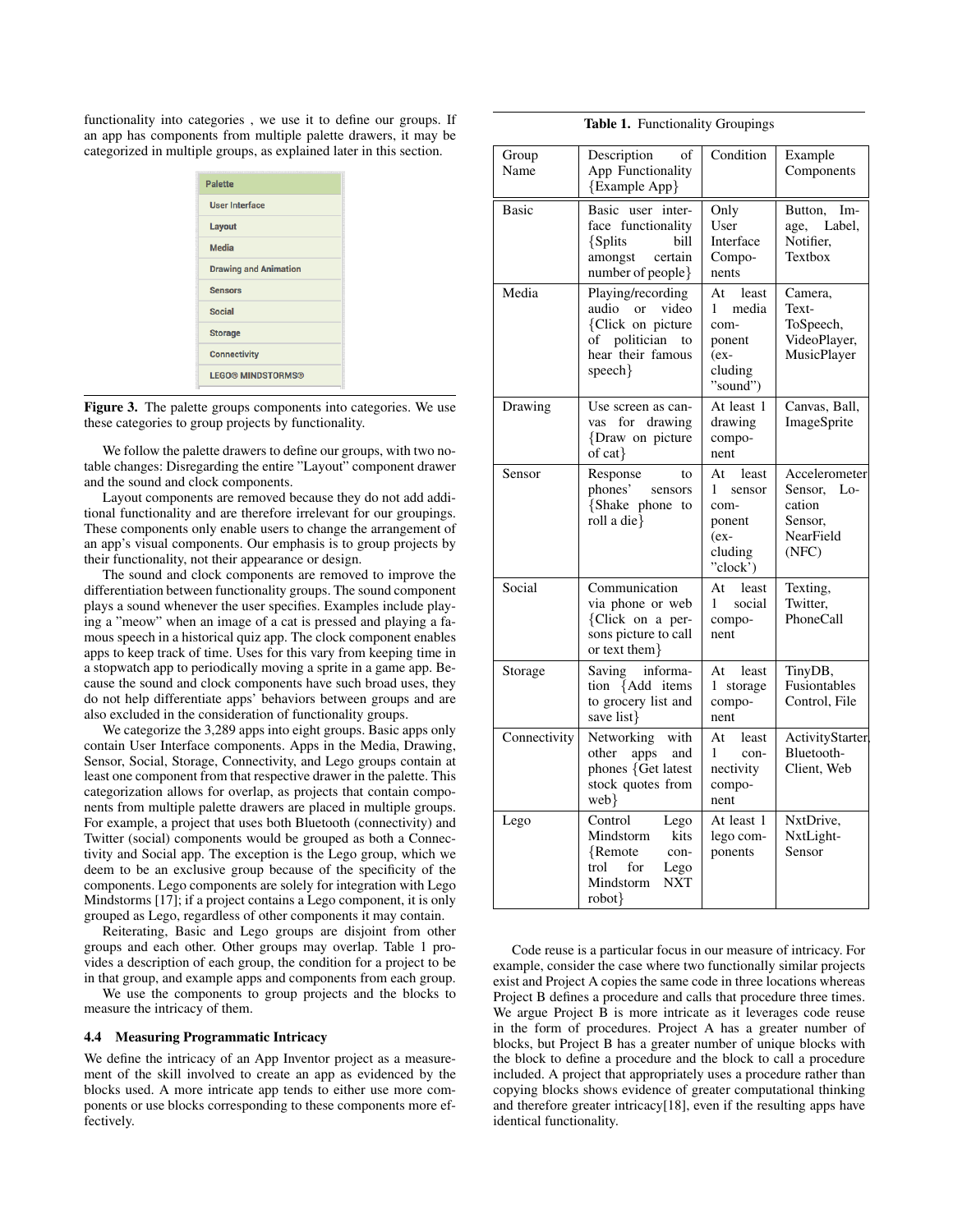We measure programmatic intricacy of App Inventor projects by looking at the NOUB that exist in the project. We choose the NOUB instead of the total number of blocks so the measure of intricacy is not affected by redundant code. This metric is consistent with previous analysis of Scratch, which has a similar yet simpler scripting language [11] [12].

## 5. Results

We show the division of the projects into groups then show the distribution of the number of unique blocks (NOUB) in projects of each group.

#### 5.1 Grouping

After grouping projects by functionality, we find that 78.1% of projects can be categorized into a single group, with the remainder of the projects being categorized into multiple groups. The 3,289 projects were categorized into 4,282 groups; on average, a project fit into 1.3 groups. Figure 4 shows the division of projects into groups.

Based on the distribution of projects into the groups, we hypothesize a correlation between this distribution and App Inventor tutorials. Due to the simplicity of functionality that defines the group, the Basic group is the largest. Over half of the App Inventor beginner tutorials involve the creation of a drawing app [7] and we see that the Drawing group is the second largest group. These observations suggest that the large number of drawing apps users create are projects that are very similar in functionality to tutorials. The Lego group is the smallest, containing only 0.7% (27 projects) of the data. One likely explanation is the additional hardware requirement (Lego Mindstorm kits) to use an app grouped as Lego. Another is that there are no official tutorials for Lego projects, so users do not have a way to learn how to use the Lego components. We hypothesize that the number of projects in each functionality group correlates with the number of functionally similar tutorials available. We further address this in our Discussion section.



Figure 4. Size of Functionality Groups. 78.1% of projects are categorized into exactly one group, with the others categorized across multiple groups.

## 5.2 Number of Unique Blocks

We plot the distribution of the NOUB in each group and compare these subsets of projects to each other and to the entire set of projects. Figure 5 and Table 2 show the NOUB for projects within each group, as well as the distribution for all projects ("All" in Figure 5).

Each subset and the entire set of projects exhibits a positive skew, suggesting that each group contains a few outlier projects that have a significantly greater NOUB and are likely well-developed apps.

The Storage group has the greatest median NOUB, the widest distribution, and contains the project with the most unique blocks, suggesting that apps that utilize storage functionality tend to be the most advanced and intricate. This could be because storage components often require structures such as lists and loops to leverage its more advanced functionality. An example would be using a loop to iterate over the keys and values in a database (TinyDB) component and saving values into a list.

The wide lower quartile and narrow overall distribution of the Lego group suggests its capabilities are more limited. The Lego group has a wide lower quartile (lower whisker in Figure 5) relative to its narrow distribution, suggesting that even a simple project involving Lego components requires more unique blocks to create. The narrow distribution and low median for the Lego group suggests that the capability to create Lego apps is limited. The need for more unique blocks to create even a simple app with Lego components and the limited functionality of these apps suggests that developing these apps is not as intuitive and therefore more difficult.

Because 21.9% of projects fit into multiple groups, one project can be represented in multiple plots. This is most evident in the outliers. The greatest outlier is a password keeper app with 56 unique blocks in it; it is categorized as a Storage, Connectivity, and Media app because it has components of each of those types.



Figure 5. Distribution of Number of Unique Blocks by Functionality Group

## 6. Discussion

We critique our use of the number of unique blocks as a metric for measuring intricacy and analyze the intuitiveness of creating different types of apps with App Inventor. We then relate this discussion on usability and capability to App Inventor tutorials.

## 6.1 Analysis of Metric

When measuring the intricacy of projects, our challenge is to ensure that project categories do not bias our metrics. That is, our measurement of app intricacy is not affected simply because apps include a specific component and hence fall under a certain group. We want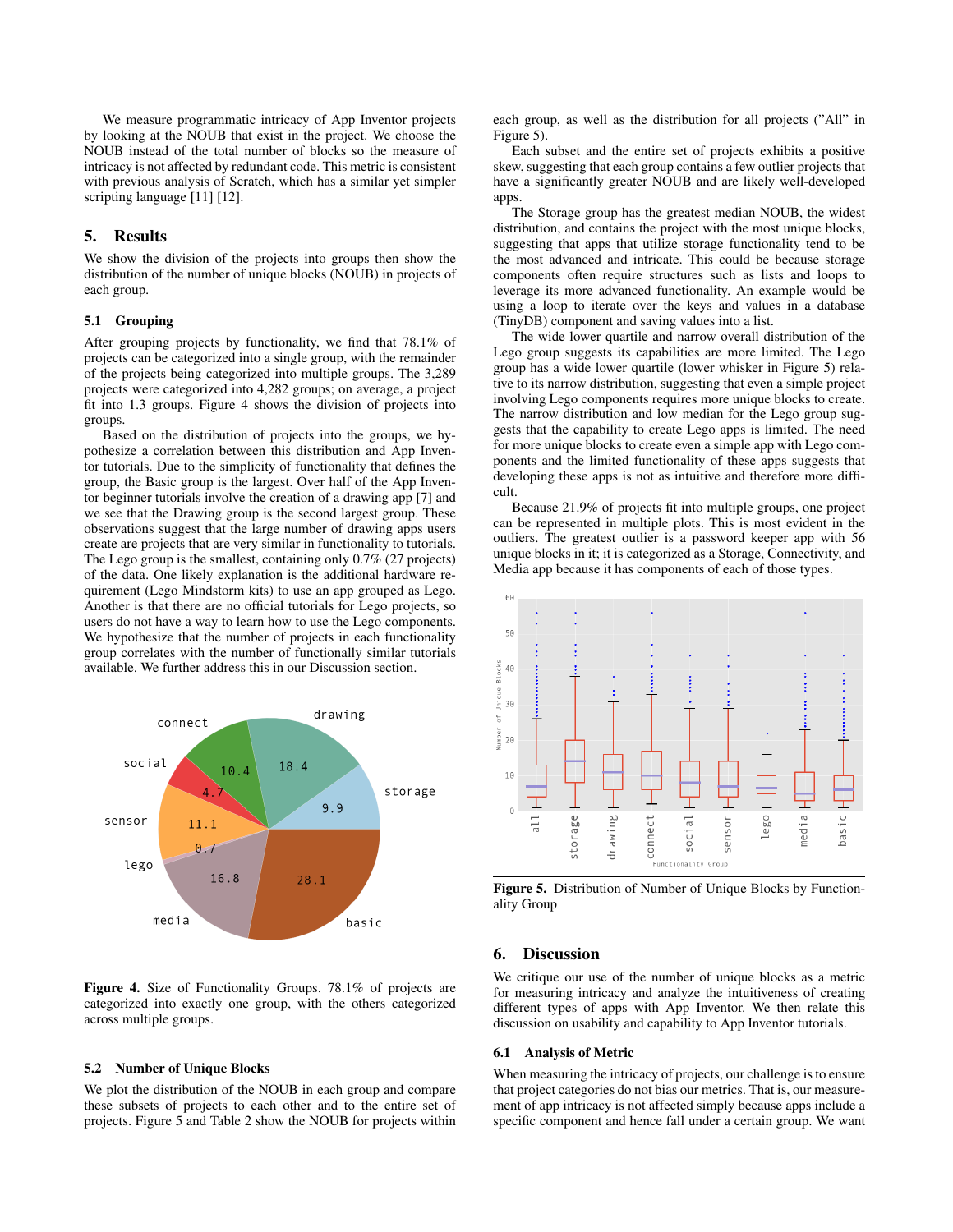| <b>Table 2.</b> Summary Statistics for the Number of Unique Blocks by Group |      |         |         |          |        |        |      |       |       |
|-----------------------------------------------------------------------------|------|---------|---------|----------|--------|--------|------|-------|-------|
|                                                                             | all  | storage | drawing | connect. | social | sensor | lego | media | basic |
| med.                                                                        |      | 14      | 11      | 10       | 8      |        | 6.5  |       | 6     |
| mean                                                                        | 9.17 | 15.40   | 11.29   | 12.34    | 10.19  | 9.80   | 7.86 | 8.14  | 9.17  |
| std. dev.                                                                   | 7.11 | 9.61    | 6.83    | 8.79     | 8.73   | 7.43   | 4.86 | 6.94  | 5.80  |
| $max(w/o out-$<br>liers)                                                    | 26.5 | 38.0    | 31.0    | 33.5     | 29.0   | 29.0   | 17.5 | 23.0  | 20.5  |
| # outliers                                                                  | 90   | 11      | 6       | 14       | 10     | 12     |      | 26    | 41    |

to measure apps solely according to the intricacy exhibited by the blocks. We argue that our metric of the NOUB is not dependent on the functionality of the app and is therefore a generalizable metric of programmatic intricacy.

Because App Inventor provides a custom block for each functionality of a component, the NOUB in a project is not directly dependent on its components. App Inventor is event-driven, meaning the programming of App Inventor involves responding to an action, or event, from a component. Each component has its own unique blocks to handle events, get and set attributes of the component, and call component functions. Because of this, using one component instead of another does not inherently change the NOUB in a project. App Inventor blocks respond to events, get/set attributes, and trigger component actions. Because of App Inventor's component-specific blocks, the NOUB in a project is a suitable metric to measure the intricacy of projects.



Figure 6. Component-Specific Blocks. The button component has a block to handle being pressed, the sound component has a block to play a sound, and the canvas component has block to set the color.

Because the NOUB does not systematically vary according to the components used in the projects, we find this metric suitable for our analysis.

## 6.2 Considering Control Constructs

Another metric used in previous research with blocks-based languages for measuring programmatic skill is the measuring the number of "control constructs" evident in a project [19]. To measure the existence of control constructs in the context of App Inventor, we would specifically assess the number loops, lists, conditionals, procedures, and/or variables used in apps with different functionality. This metric was considered but we find that it is too dependent on the functionality of the app to be used. For example, Storage apps frequently utilize lists as temporary storage between the app and the database, whereas drawing apps typically involve a canvas for the user to draw on and rarely have a purpose for lists. Because our focus is on comparing different functionality groups, measuring the number of specific control constructs is not appropriate because different constructs lends themselves towards different functionalities.

#### 6.3 Usability

We define a group to have high usability if it does not require many different blocks to create a simple project. If a group has high usability, we expect many projects to be categorized into that group. We define the *usability score* of a group as the number of projects in the group divided by the median number of unique blocks for that group. The results for the different groups are depicted in Figure 7.





Apps in the Basic group have the highest usability score and are therefore the easiest to learn. This is not surprising because we narrowly define the Basic group to contain apps that only use user interface components. The Drawing and Media groups also have high usability scores. This is likely because the tutorials heavily focus on creating Drawing apps and Media apps. We argue that the usability score is influenced by the beginner tutorials and address this later in the Discussion section.

#### 6.4 Capability

We focus our discussion on realized capability, or the maximum potential of App Inventor that users actually reach. We are not referring to the "true" capability of App Inventor, the capability that is technically possible but in practice almost never implemented by users.

To assess the realized capabilities for App inventor to create apps of certain functionalities, we are interested in the projects in each group that have the greatest intricacy (greatest NOUB). It is these projects that best reflect the capability of App Inventor to accomplish certain functionality. We choose to look at the maximum NOUB in each group excluding outlier projects. This (non-outlier) maximum is the end of the upper whiskers in Figure 5 and also shown in Table 2. We argue that these apps best represent the capability realized by App Inventor users.

A greater maximum NOUB correlates with the ability to use App Inventor to create apps that have more advanced functionality. Having the least capability are Lego apps, with the narrowest distribution and lowest maximum NOUB. On the highest end of the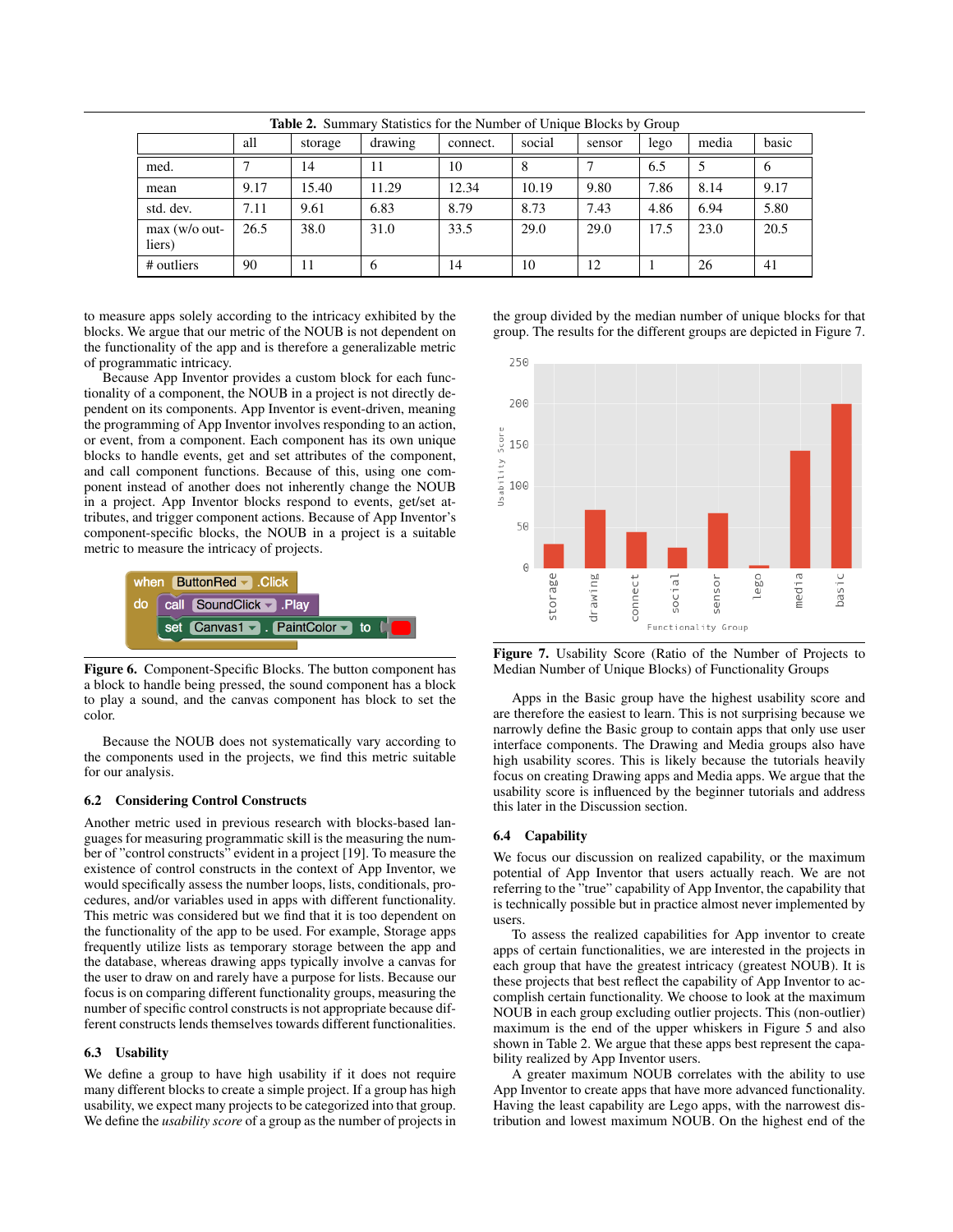spectrum are Storage apps which leverage databases or tables to persist data.

We see that apps with the greatest capability tend to connect and extend the app to other functionality on a mobile device or with the web. Storage and connectivity apps have the greatest maximum NOUB so we say these groups have the greatest realized capability. Storage apps connect to some form of data persistence (database, table, file). Connectivity apps connect with other apps on the phone, utilize Bluetooth, and connect with the web APIs. What is interesting is that Social apps connect to other features in the phone (contact list, texting, etc.) or with social media such as Twitter, yet their realized capabilities are lower. This could be a result of a lack of learning resources relating to this particular functionality limiting the known capability of the group, which we discuss next. In general though, we see that the apps with the most realized capability tend to connect to the web and other apps and services. This opportunity for extensibility while maintaining the scaffolding that is the App Inventor environment is critical to an environment that fosters computational thinking [20].

#### 6.5 Relation to Learning Resources

The close correlation between usability scores and the order of App Inventor tutorials suggests that users build apps based on knowledge from the tutorials that they complete. On the App Inventor website, tutorials are displayed as a list in sequential order, starting with Beginner tutorials and ending with Advanced tutorials (Figure 8). Table 3 shows the number of projects that were found to be tutorial recreations as well as the number of tutorials for each group.

| Tutorial                                                                                                                                                                                                                                                                                                                                                                                                                                                                                                                                                                                                                                                                                                                                    | Level        |
|---------------------------------------------------------------------------------------------------------------------------------------------------------------------------------------------------------------------------------------------------------------------------------------------------------------------------------------------------------------------------------------------------------------------------------------------------------------------------------------------------------------------------------------------------------------------------------------------------------------------------------------------------------------------------------------------------------------------------------------------|--------------|
| Beginner Tutorials: Short Videos to get started<br>With these beginner-friendly tutorials, you will learn the basics of programming apps for Android.<br>Three starter apps:<br>Follow these four short videos and you'll have three working apps to show for it! After building<br>Talk to me<br><b>Ball Bounce</b><br>the starter apps, which will take around an hour, you can move on to extending them with more<br>Digital Doodle<br>functionality, or you can start building apps of your own design. Get started now with Video 1 (5<br>You too can build ap<br>minutes).                                                                                                                                                           | Basic        |
| Hello Purr for App Inventor 2<br>Hello Purr is the Hello World tutorial for App Inventor. This simple exercise takes you through the very basics of App<br>Inventor. In a very short time you will create a button that has a picture of a cat on it, and then program the button so that<br>when it is clicked a "meow" sound plays. This version of the tutorial is for use with App Inventor 2.                                                                                                                                                                                                                                                                                                                                          | <b>Basic</b> |
| Magic 8-ball for App Inventor 2<br>This introductory module will guide you through building a "Magic 8-Ball" app with App Inventor 2. When activated, your<br>8-ball will deliver one of its classic predictions, such as "It is decidedly so" or "Reply hazy, try again." At first you activate<br>the 8-Ball by clicking a button. If you are using a device (rather than the emulator) you can add in an accelerometer<br>component so that the 8-Ball makes a new prediction whenever the device is shaken. Note: This tutorial can be used in<br>place of Hello Purr since it initially has the same functionality, and then goes on to the extend that functionality. This<br>version of the tutorial is for use with App Inventor 2. | Basic        |
| MoleMash for App Inventor 2<br>In the arcade game Whac-a-Mole TM, a "mole" pops up at random positions on a playing field, and the user score points<br>by hitting the mole with a mallet. This is a similar game that uses the touchscreen. This tutorial introduces: image sprites,<br>timers, and procedures.                                                                                                                                                                                                                                                                                                                                                                                                                            | Basic        |
| PaintPot (Part 1) for App Inventor 2<br>PaintPot lets you scribble in different colors by touching the screen to draw dots and lines. Concepts introduced in this<br>project include: Canvas components for drawing; event handlers that take arguments, including touch and drag events;<br>and Arrangement components for controlling screen layout. Part 2 extends the project to draw dots of different sizes, as<br>an introduction to global variables. Variation: PaintPic extends this app to use the camera component to take a new<br>picture for drawing upon. This version of the tutorial is for use with App Inventor 2.                                                                                                      | Basic        |
| PaintPot (Part 2) for App Inventor 2<br>This is a continuation of Paint Pot (Part 1). Be sure to complete that tutorial before attempting this one.                                                                                                                                                                                                                                                                                                                                                                                                                                                                                                                                                                                         | Basic        |
| PicCall for App Inventor 2<br>PicCall illustrates how to create applications that use the phone's functionality. This application lets you select people<br>from your contact list and display their pictures. When you press a picture picture, the phone calls that person.                                                                                                                                                                                                                                                                                                                                                                                                                                                               | Basic        |
| Get the Gold for App Inventor 2<br>By building the Get The Gold App you will get practice with setting visibility, using Clock components and Timers, and<br>detecting collisions in App Inventor. You'll program an application that has a pirate ship whose goal is to collect all the<br>gold on the screen.                                                                                                                                                                                                                                                                                                                                                                                                                             | Intermediate |
| Paint Pot Extended with Camera (Al2)<br>This version of Paintpot allows you to draw circles and lines on a picture you take with your camera. You'll learn about the<br>Canvas component, drawing, color, and the Camera component.                                                                                                                                                                                                                                                                                                                                                                                                                                                                                                         | Intermediate |
| Mole Mash 2 with Sprite Layering for App Inventor 2<br>MoleMash2 provides an alternative implementation of the classic boardwalk game that demonstrates how to use the<br>Advanced features in the Blocks Editor and how to layer Sprites.                                                                                                                                                                                                                                                                                                                                                                                                                                                                                                  | Intermediate |
| $123$ next last »                                                                                                                                                                                                                                                                                                                                                                                                                                                                                                                                                                                                                                                                                                                           |              |

Figure 8. App Inventor tutorials are displayed in sequential order despite the fact that content of tutorials often do not build off each other.

Most users tend to start with the beginner tutorials, but the number of tutorials followed until users create their own original projects varies. The earlier a tutorial appears in the sequence on the website, the more users will use it. We see Drawing, Media and Sensor apps appear as beginner tutorials; these groups also account for most of the tutorial recreations and have the highest usability scores. There are no Lego tutorials, and the very low usability score reflects that. Although there are six tutorials involving Storage functionality, they are classified as Intermediate and Advanced, so there are fewer recreations of these tutorials. The Connectivity and Social groups also have a low usability score and few projects recreate these tutorials. We observe that lower usability scores correlate to groups that have fewer tutorial recreations; the farther along a tutorial exists in the sequence, the fewer times it will be recreated.

Table 3. Number of Apps that are Tutorial Recreations {Number of Tutorials} by Functionality Group and Difficulty Level

|        |              | Beginner  | Intermediate | Advanced  | Total       |
|--------|--------------|-----------|--------------|-----------|-------------|
| Groups | All          | 683 { 9 } | $95\{10\}$   | 54 { 7 }  | 832 {26}    |
|        | Storage      | $0\{0\}$  | $5 {1}$      | $48\{5\}$ | 53 ${6}$    |
|        | Connectivity | $0\{0\}$  | $9{1}$       | 26 {2}    | $35 {3}$    |
|        | Drawing      | 447 { 4 } | 70 { 5 }     | $5 {2}$   | 522 ${11}$  |
|        | Social       | $0\{0\}$  | $6\{1\}$     | $0\{0\}$  | $6 {1}$     |
|        | Sensor       | $142 {2}$ | $0\{0\}$     | $35{4}$   | $177 {6}$   |
|        | Lego         | $0\{0\}$  | $0\{0\}$     | $0\{0\}$  | $0\{0\}$    |
|        | Media        | 198 {2}   | $4\{3\}$     | $0\{0\}$  | $202 \{5\}$ |
|        | Basic        | $81\{1\}$ | $11 \{1\}$   | $0\{0\}$  | $92 {2}$    |

This correlation between the number of tutorial recreations and the usability scores for a given functionality suggests that users build off the knowledge from tutorials when creating an app. The relationship between few tutorial recreations for groups and low usability scores suggests that if users do not learn a concept directly from a tutorial, they tend to have trouble generalizing knowledge from other tutorials. Therefore, users tend not to create apps that are functionally different from completed tutorials. This is troublesome as [13] noted that 71.3% of users of the TouchDevelop environment tended to learn only a few features initially and not seek to learn more later. We observe that users do not complete enough tutorials to gain a thorough understanding to create apps of differing functionality with App Inventor, so there exists a need to make tutorials more available and the knowledge from them more generalizable.

To better prepare users to create apps with more diverse functionality, we propose changes to the App Inventor learning resources to ensure tutorials are more accessible and contain more transferrable knowledge. We consider the following changes to App Inventor tutorials:

- Avoid Pre-Defined Paths for Tutorials: As of now, App Inventor tutorials exist as a list where tutorials often do not build off of knowledge from previous ones. So, we suggest that tutorials be offered in such a way that users do not feel obligated to follow an unnecessary predefined "path" when recreating tutorials. Instead, users should be more inclined to select tutorials relevant to their interests.
- Organizing Learning Resources: Because learning resources tend to be separate from each other on the MIT App Inventor website, users may not know where to go when they encounter a problem, or they may not even know given resources exist. For example, concept cards, which explain specific concepts and do not teach the creation of full apps, can serve as quick references for users [21]. They are placed with the teaching resources on the App Inventor website, entirely separate from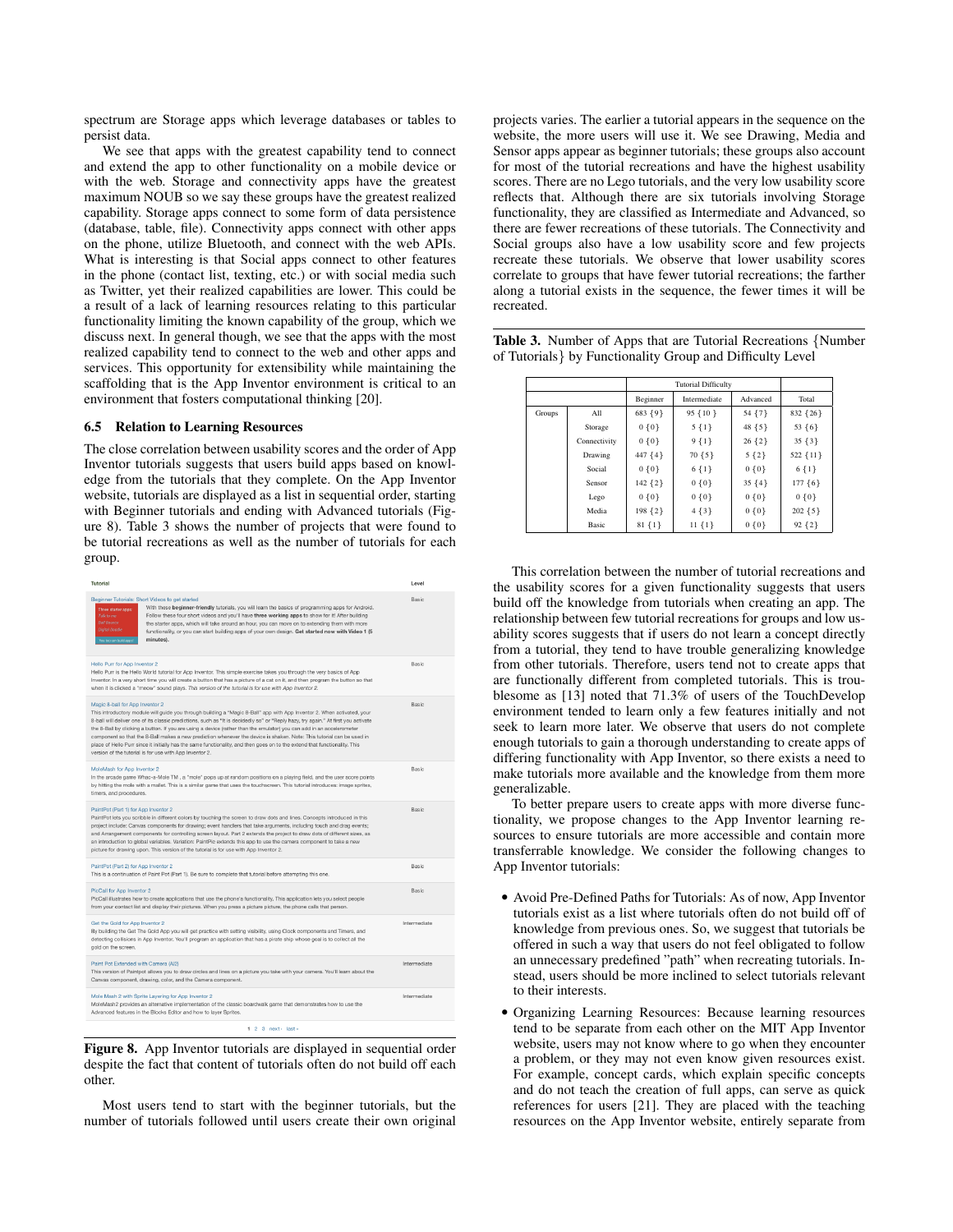tutorials. Ensuring that users have a centralized and organized point to access resources would better support users.

- Modularize Tutorials to Focus on Functionality: App Inventor tutorials focus on how to develop a functioning app. The need we find on the forums is help on how to accomplish specific functionalities, such as persisting a high score in a game or sharing data across multiple screens [22]. Having a 5-10 minute tutorial on "How to use Lists" rather than an hour tutorial that records a list of addresses and views them on Google Maps ("Map It: Displaying Locations on a Google Map," the only tutorial with lists), enables users to succinctly learn the specific functionality they are in question about.
- Leverage the Community Gallery: The App Inventor gallery is a recent addition to App Inventor which enables users to share their projects and "remix" and build off of projects other users shared [23]. With this, App Inventor learning resources no longer need to show the creation of apps from blank, completely new projects. Instead, they can look to well-built apps shared by the community and highlight ones that other users can learn from and build off of.
- Adaptive Tutorials: Suggested in a similar context by [13], an adaptive tutoring system would recommend resources relevant to what the user is creating and avoid concepts already learned or implemented. This would enable users to monitor their own progress and give them a more holistic perspective of the functionalities offered with App Inventor environment.

# 7. Conclusion

In this paper, we evaluate the usability (low floor) and capability (high ceiling) of App Inventor, a web-based environment that enables users to create mobile apps with a visual blocks based programming language. From our sample of 5,228 apps, we filtered out certainly static apps and apps that are recreations of our tutorials and grouped the remaining apps by similar functionality. We then measured the number of unique blocks for projects in each group and compared the groups.

Our critical findings: (1) There exists a strong correlation between the usability and the number of tutorial recreations for a given functionality group; (2) users tend to follow tutorials sequentially and therefore often do not complete more than beginner tutorials; (3) users tend to develop apps that are functionally similar to completed tutorials; (4) apps with the greatest realized capability tend to connect to other functionality on a mobile device or with the web (external databases, APIs, etc.). These findings suggest that the realized capabilities of App Inventor are limited by the provided learning resources. We provide a list of recommendations for improving these resources for end-users. These recommendations are not specific to the App Inventor environment and are transferable and applicable to other programming environments and tools that have online resources.

The existence of non-functional projects and recreations of tutorials in our dataset offer opportunities for future work. While we filtered out projects that were certainly static by ensuring all projects had the minimum number of components and blocks, there still exist projects in our dataset that do not have any functionality. Disregarding blocks that are not connected to other blocks and components with no programmed functionality would better filter out the non-functional projects. And although we filter out projects that are recreations of tutorials by matching project names, a more robust method of identifying projects that are merely recreations would improve the dataset. We could also focus analysis on specific advanced structures more closely tied with computational thinking such as iterators and procedures, as defined by [24]. Finally, there is promise in analyzing user and temporal data, investigating how users and their apps develop over time.

# Acknowledgments

We thank Jeffery Schiller (MIT App Inventor) for helping collect the data, Ilaria Liccardi (MIT) and Franklyn Turbak (Wellesley College) for helping guide the analysis, and Aubrey Colter (MIT App Inventor) and Nicole Zeinstra (MIT) for significantly helping proofread this paper.

This research is funded by the MIT EECS - Google Research and Innovation Scholarship as part of the 2014-15 MIT SuperUROP Program.

## References

- [1] MIT App Inventor Explore MIT App Inventor, 2015. URL http://appinventor.mit.edu/explore. last accessed 14-May-2015.
- [2] Blockly, 2015. URL https://developers.google.com/blockly/. last accessed 10-April-2015.
- [3] Franklyn Turbak, David Wolber, and Paul Medlock-Walton. The Design of Naming Features in App Inventor 2. *2014 IEEE Symposium on Visual Languages and Human-Centric Computing (VL/HCC)*, 2014. . URL http://dx.doi.org/10.1109/vlhcc.2014.6883034. last accessed 29-April-2015.
- [4] Franklyn Turbak. Mobile Computational Thinking in App Inventor 2, 2014. URL http://cs.wellesley.edu/ tinkerblocks/RIC14-talk.pdf. Slides of a talk given to CSTA-RI,April 10, 2014, Rhode Island College, RI.
- [5] David Wolber, Harold Abelson, and Mark Friedman. Democratizing Computing with App Inventor. *SIGMOBILE Mob. Comput. Commun. Rev.*, 18(4):53–58, 2015. . URL http://dx.doi.org/10.1145/2721914.2721935. last accessed 1-May-2015.
- [6] Anatole V Gershman, Joseph F McCarthy, and Andrew E Fano. Situated Computing: Bridging the Gap Between Intention and Action. In *Wearable Computers, 1999. Digest of Papers. The Third International Symposium on*, pages 3–9. IEEE, 1999.
- [7] Tutorials for App Inventor 2, 2015. URL http://appinventor.mit.edu/explore/ai2/tutorialsd41d.html. last accessed 14-May-2015.
- [8] Shuchi Grover and Roy Pea. Computational Thinking in K-12 A Review of the State of the Field. *Educational Researcher*, 42(1): 38–43, 2013.
- [9] Johanna Okerlund and Franklyn Turbak. A Preliminary Analysis of App Inventor Blocks Programs, 2013. URL http://cs.wellesley.edu/ tinkerblocks/VLHCC13-poster.pdf. Poster presented at the IEEE Symposium on Visual Languages and Human-Centric Computing (VLHCC 2013), Sept 17, San Jose, CA.
- [10] Scratch, 2015. URL http://scratch.mit.edu. last accessed 01-Aug-2015.
- [11] Deborah A Fields, Michael Giang, and Yasmin Kafai. Programming in the Wild: Trends in Youth Computational Participation in the Online Scratch Community. In *Proceedings of the 9th workshop in primary and secondary computing education*, pages 2–11. ACM, 2014.
- [12] Christopher Scaffidi and Christopher Chambers. Skill Progression Demonstrated by Users in the Scratch Animation Environment. *International Journal of Human-Computer Interaction*, 28(6):383– 398, 2012.
- [13] Sihan Li, Tao Xie, and Nikolai Tillmann. A Comprehensive Field Study of End-User Programming on Mobile Devices. In *Visual Languages and Human-Centric Computing (VL/HCC), 2013 IEEE Symposium on*, pages 43–50. IEEE, 2013.
- [14] Python Data Analysis Library, 2015. URL http://pandas.pydata.org/. last accessed 5-May-2015.